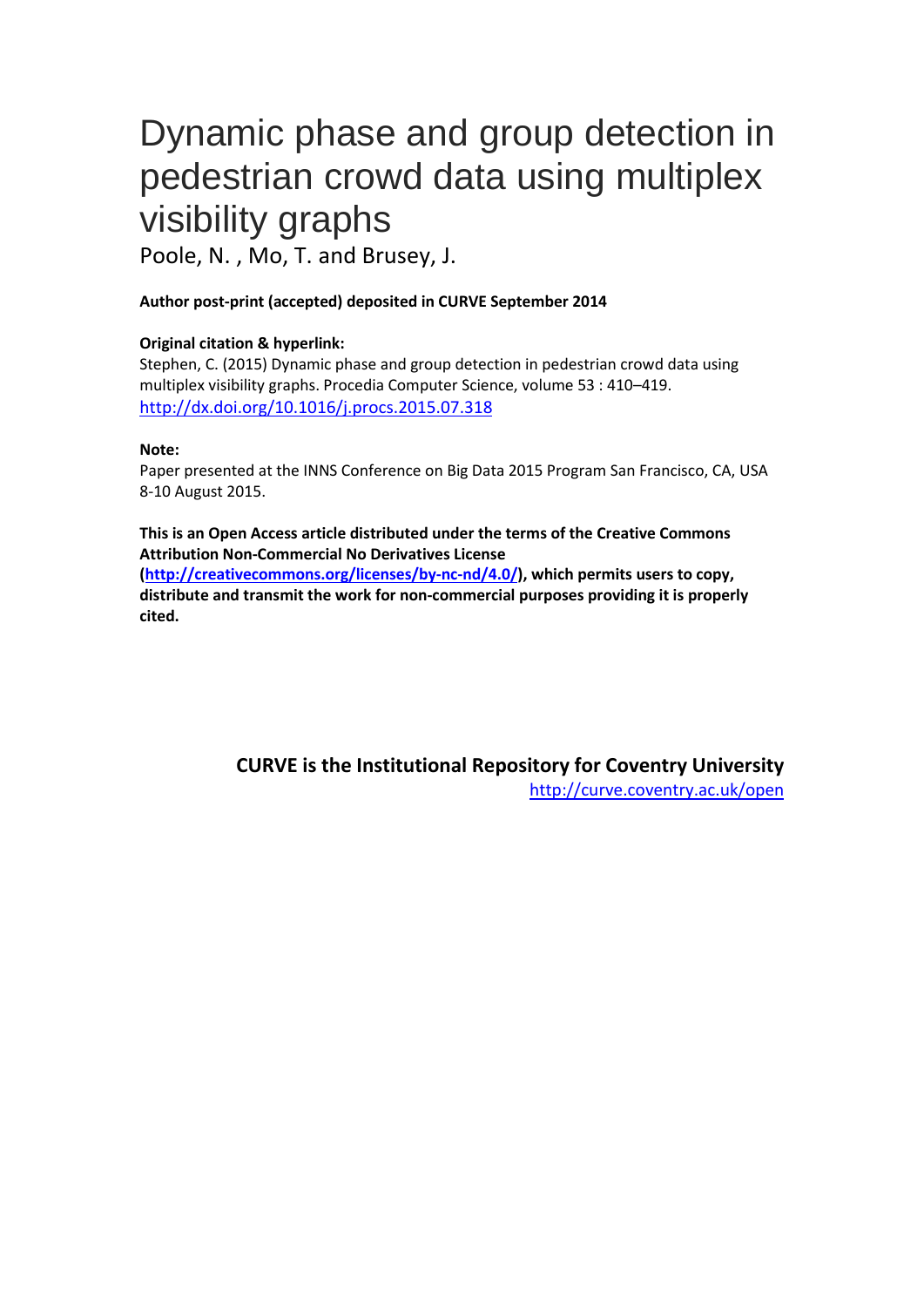

Procedia Computer Science

Volume 53, 2015, Pages 410–419



2015 INNS Conference on Big Data

# Dynamic Phase and Group Detection in Pedestrian Crowd Data Using Multiplex Visibility Graphs

 $Colin$  Stephen<sup>1</sup>

Department of Computing Faculty of Science and Engineering Coventry University, UK colin.stephen@coventry.ac.uk

### **Abstract**

We study pedestrian crowd dynamics and the detection of groups in a scene. We propose a novel method to analyse pedestrian trajectories by translating them to multiplex networks, whose properties can be studied using the tools of graph theory. Our results show that simple measures on the resulting multiplex graphs accurately reflect both the global dynamics and local clustering within scenes.

Keywords: crowd data, dynamical systems, visibility graph, clustering

# **1 Introduction**

Automated crowd data analysis is used to monitor environments where individuals and groups interact. Particular applications include maintaining crowd safety during large sporting events, and monitoring usage patterns of public spaces such as a car parks or urban intersections. Two key challenges faced by crowd monitoring systems are: (1) robust identification of groups within a scene, including detecting their formation and dispersal; (2) detection of unusual movement patterns, including fights and accidents, that may erupt.

Here we implement a new method for detecting groups and anomalous movement patterns from possibly noisy pedestrian trajectory data, which relies on just one core data structure: a directed graph. We assume that a reliable algorithm for detecting people exists, and whose time-varying positions are the input to our method.

# **1.1 From time series to graphs**

Horizontal visiblity graphs (HVGs) have recently been applied to translate univariate time series data in to graphs [4, 11, 14]. In the field of dynamical systems, the resulting graphs have been shown to preserve many of the important structural features of the original time series, enabling standard graph measures such as degree distribution, clustering coefficient,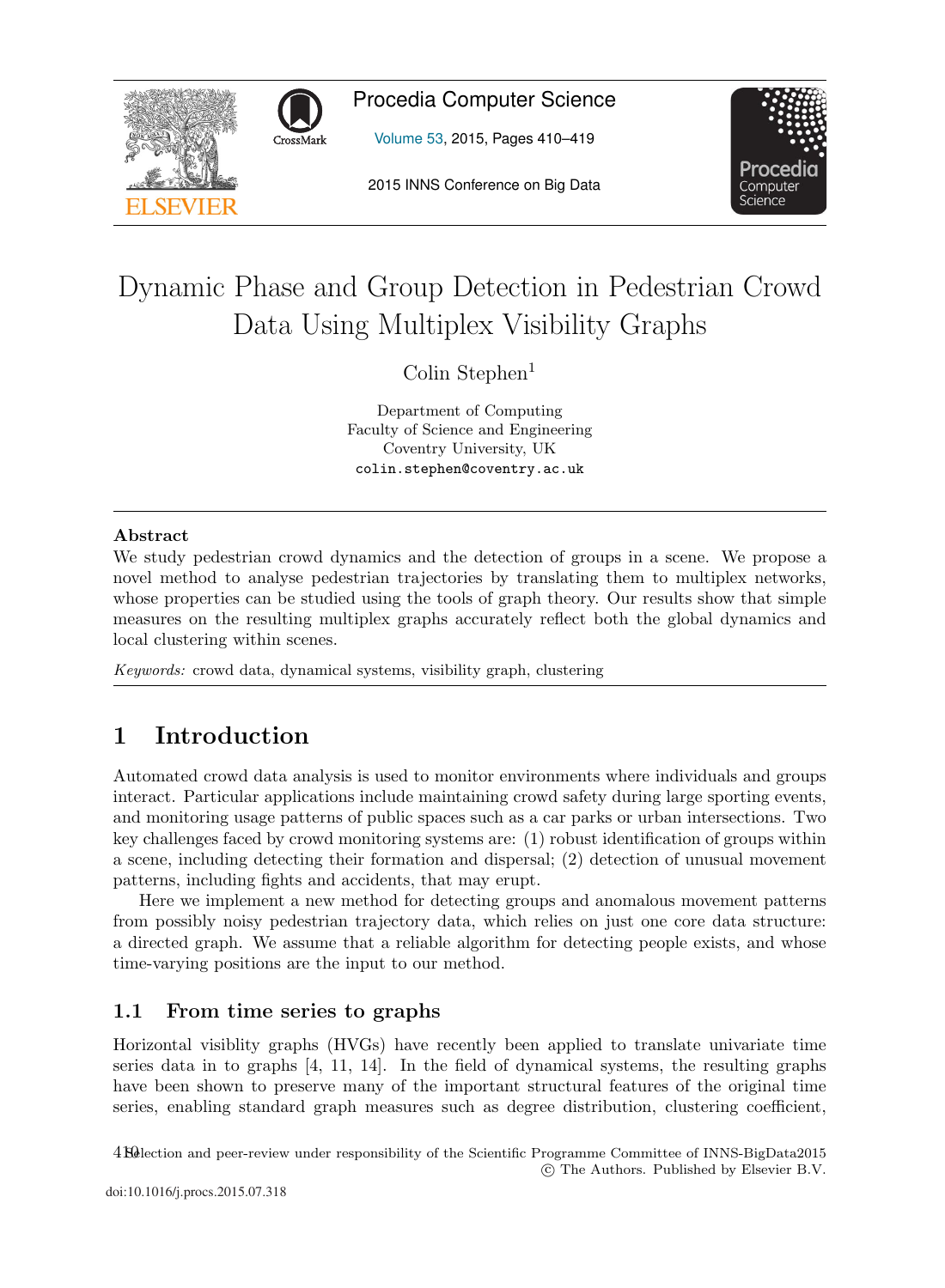and mean path length, to be used to analyse the time series: [7, 8, 10, 12]. Generalising to multidimensional time series results in multiplex visibility graphs (MVGs) [6, 16]. These are vectors of HVGs, whose components correspond to the graphs in the component time series. Multiplex graphs have well-defined (multivariate) measures, such as graph overlap and interlayer mutual information, which can give insight in to the dynamics and correlations underlying the original data set [4, 16]. These measures are what we explore below.

#### **1.2 Studying crowd motion using graph theory**

Given a crowd of M interacting agents represented as 2M positional time series  $\mathbf{x}_t^{[\alpha]} = (x_t^{[\alpha]}, y_t^{[\alpha]})$ where  $\alpha = 1, 2, \ldots, M$ , we apply the following sequence of steps: (1) translate trajectory time series data to directed multiplex visibility graphs; (2) calculate average edge overlap as a coarse measure of coherent motion in the scene, corresponding to the "dynamical phase" of the crowd; (3) extract pairwise and average inter-layer degree correlation information to measure global and local "group associations" within the scene.

We apply the multiplex measures to complete scenes and also to fixed-length moving windows, to monitor changes over time. The main finding in Section 3 is that changes to the average edge overlap within a scene's MVG signals a transition from coherent motion to turbulent motion, such as when a fight erupts. In Section 4 we show that interlayer information flow across a scene's MVG captures group associations, a means to track fusion and splitting.

# **2 Multiplex Graphs of Scene Data**

Our test data consist of pedestrian trajectories for three scenes in the public BEHAVE behaviour classification dataset [5]. We define a scene to be a period of time during which the number of visible agents in the video frame is constant. All extracted scenes are long enough to contain a variety of diffent behaviours and are visualised in Figure 1 for reference.

- 1. Meeting. Two groups approach one another from different directions, merge and stand together, then separate in to two (different) groups which walk away together. **792 frames**.
- 2. Fight. An individual and couple form a small group, another couple approaches and various fights ensue between different individuals before they split apart. **591 frames**.
- 3. Private discussion. An individual approaches a group and stands with it, then two separate groups split apart for a short time. The large group then reforms before an individual exits the frame. **1822 frames**.

#### **2.1 A directed MVG construction for trajectories**

A time series visibility algorithm is a map from a time series  $\{x_t\}_{t=1}^N$  to a graph containing N vertices, with an edge between vertices i and j if the pair  $(x_i, x_j)$  satisfies a given 'visibility condition'. In the horizontal visibility algorithm, the visibility condition is particularly simple:  $(i, j)$  is an edge exactly when  $x_k < \inf\{x_i, x_j\}$  for all  $x_k$  with  $i < k < j$ . The resulting graph is called a horizontal visibility graph (HVG).

In the multivariate version an M-dimensional time series  $\{\mathbf{x}_t\}_{t=1}^N$  is mapped to a Mlayer 'multiplex network' in which each layer corresponds to one of the M HVGs of the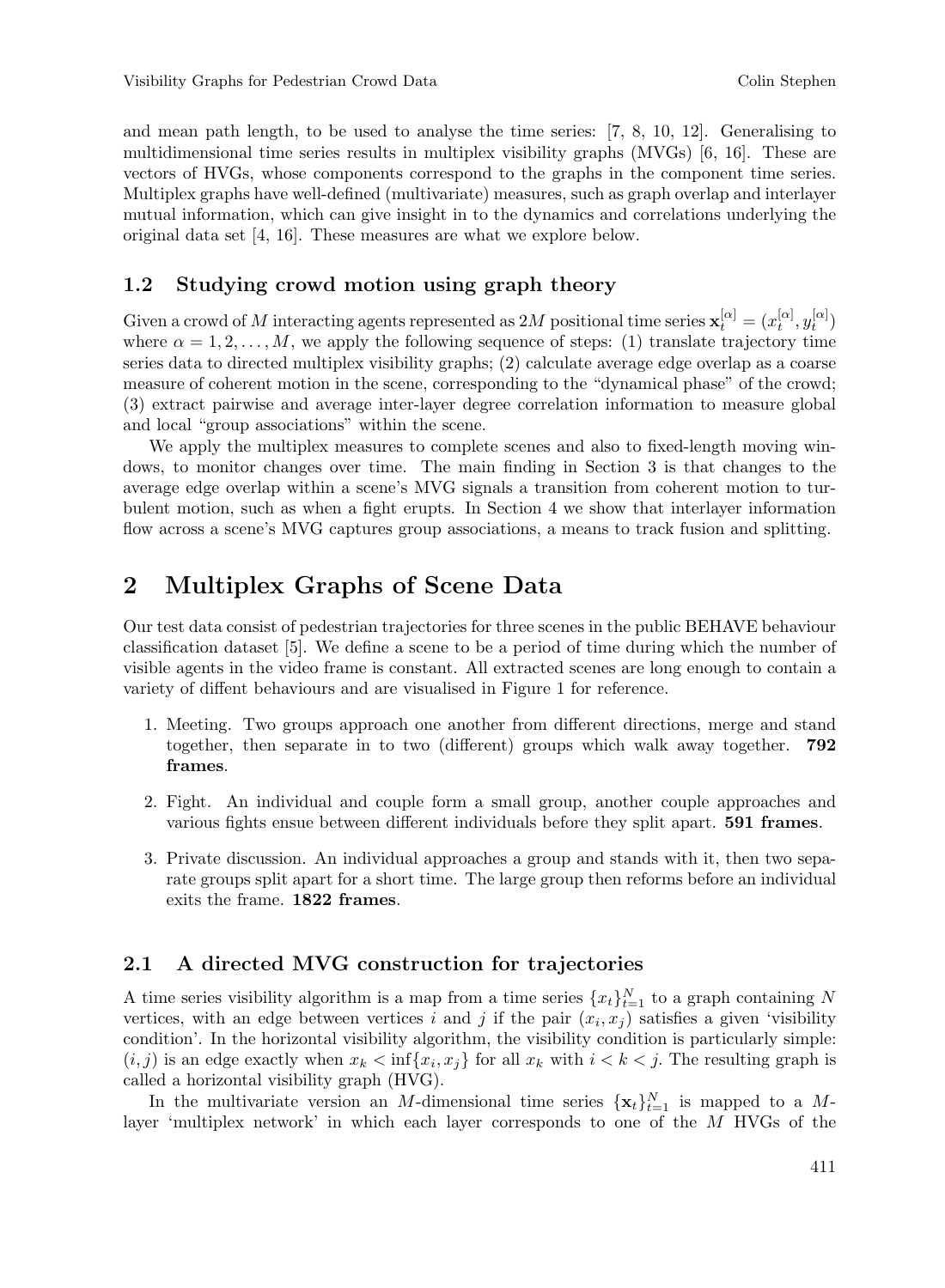

Figure 1: Agent trajectories in scenes, visualised as  $x$  (left) and  $y$  (right) time series.

components  $\{x_t^{[\alpha]}\}_{t=1}^N$  where  $1 \leq \alpha \leq M$ . The vector of adjacency matrices of the layers,  $\mathcal{A} = \{A^{[1]}, A^{[2]}, \dots, A^{[M]}\},\$  where  $A^{[\alpha]} = \{a_{ij}^{[\alpha]}\}\$  and  $a_{ij}^{[\alpha]} = 1$  if and only if  $(i, j)$  is an edge in layer  $\alpha$ , is known as the multiplex visibility graph (MVG) of the generating time series.

Additional information about a time series can be captured using a directed horizontal visibility graph (DHVG). Since our data represent a dynamical system, we will use directed edges to encode velocity information: source vertices will point to target vertices with lower values. In other words, we impose the additional condition that  $x_i < x_j$  for  $(i, j)$  to be an edge in the graph.<sup>1</sup> This imposes an asymmetry in the adjacency matrix of the graph allowing us to distinguish upward from downward motion. While the magnitude of the velocity is lost, a useful signal, namely relative spatial direction between connected vertices, is retained.

#### **2.2 DMVG construction and visualisation**

The DMVG conditions in section 2.1 were applied to the x and y time series for agents visible in the chosen scenes. Each frame gave a vertex in the scene MVG, which was connected to others in the same layer by a directed edge when the HVG conditions hold. Figures 2a to 2c show the resulting adjacency matrices. Since the properties of the adjacency matrices of a graph provide insights in to its structure and dynamics [6], our method involves studying these properties.

For a full description of the horizontal visibility translation, the reader is referred to [11], but for the present purposes we give some intuition in to the resulting matrices. A mark appears in position  $(r, c)$  in the adjacency matrix exactly when the nodes representing times r and c are connected by an edge in the HVG. Since every HVG is connected via its underlying linear order on timestamps, we remove these redundant off-diagonal  $(r + 1, r)$  elements for clarity.

<sup>&</sup>lt;sup>1</sup>By convention, when  $x_i = x_j$  then  $(i, j)$  is an edge only if  $i < j$ .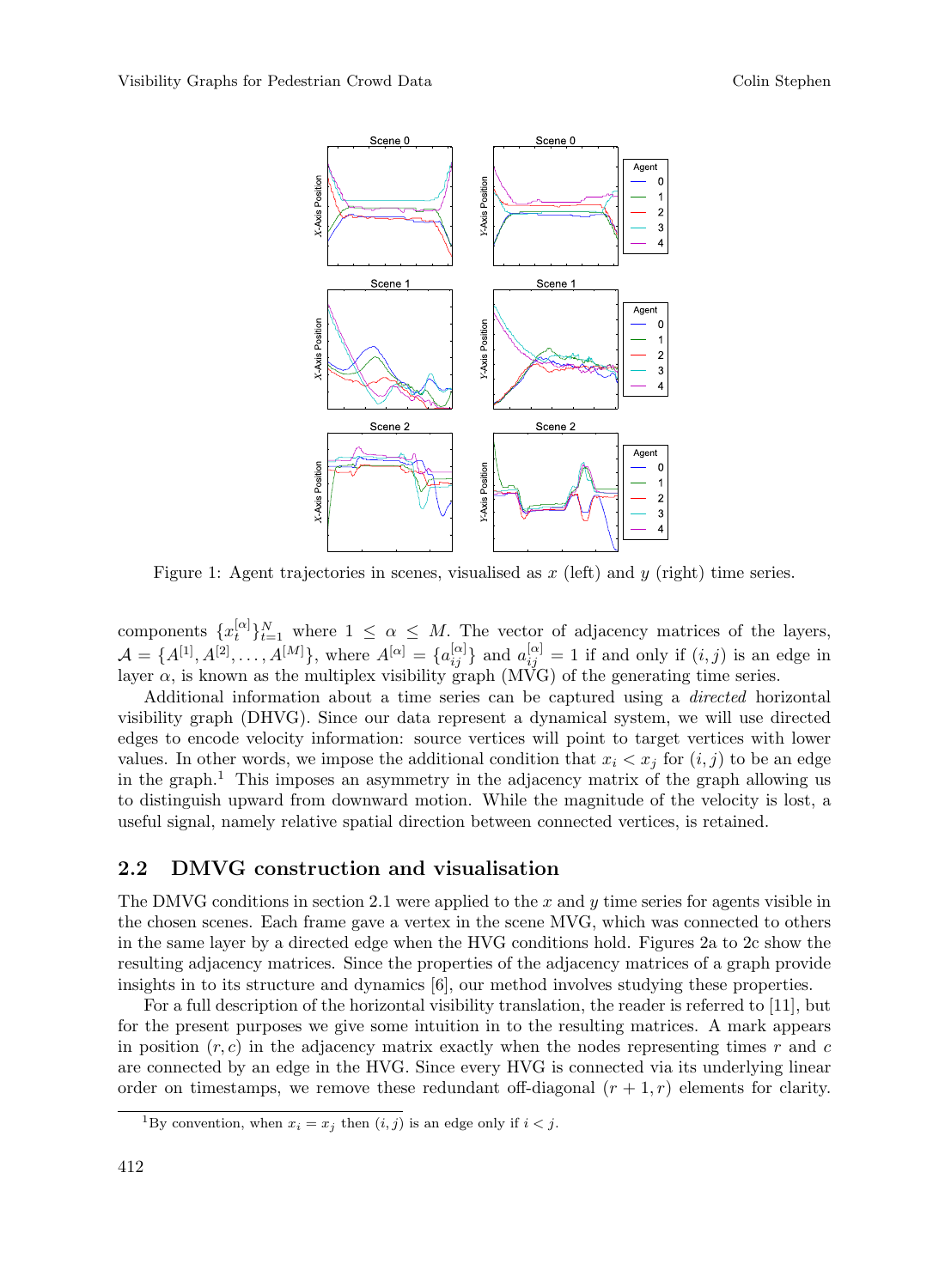| Scene          | Axis                      | <b>Vertices</b> | DHVG Edge Counts             | Adjacency Matrix Non-Zero Ratio (%) |
|----------------|---------------------------|-----------------|------------------------------|-------------------------------------|
|                | $\boldsymbol{x}$          | 792             | 799, 795, 817, 858, 908      | 0.127, 0.127, 0.130, 0.137, 0.145   |
|                | $\boldsymbol{y}$          | 792             | 799, 802, 801, 838, 815      | 0.127, 0.128, 0.128, 0.134, 0.130   |
|                | $\boldsymbol{x}$          | 591             | 695, 716, 653, 750, 672      | 0.199, 0.205, 0.187, 0.215, 0.192   |
|                | $\boldsymbol{\mathit{u}}$ | 591             | 677, 650, 647, 660, 679      | 0.194, 0.186, 0.185, 0.189, 0.194   |
| $\overline{2}$ | $\boldsymbol{x}$          | 1822            | 1924, 1897, 1882, 1909, 1880 | 0.058, 0.057, 0.057, 0.058, 0.057   |
|                | $\boldsymbol{\mathit{u}}$ | 1822            | 1919, 1941, 1956, 1872, 1885 | 0.058, 0.058, 0.059, 0.056, 0.057   |

Table 1: Sparsity of adjacency matrices of the scene MVG layers, calculated as a % ratio  $|E|/|V|^2$ . Dominance of zero entries ensures graph computations are time-efficient.

The remaining edges are a "signature" for the time series, where edges close to the diagonal indicate local minima for the given axis, and edges off-diagonal indicate wider-ranging global minima for that axis.

#### **2.3 Complexity of DHVG translation**

Table 1 illustrates the sparsity of the computed adjacency matrices. This compresses the original data and speeds up subsequent calculations as we will see below. Moreoever, performing the translation to DMVGs is itself efficient and was one of the motivations for defining HVGs and MVGs in the first place [16]. Our implementation<sup>2</sup> creates a multiplex graph in a single run through the source time series data, making it  $O(n)$  for each time series, and therefore  $O(n)$ for any DHVGs with a bounded number of agents.

# **3 DMVG Edge Overlap and Chaotic Motion**

The first measure we apply to the scene data is the *average edge overlap* of the DMVG  $\mathcal{A}$ :

$$
\langle o \rangle := \frac{1}{K} \sum_{i,j} o_{ij}, \qquad o_{ij} := \frac{1}{M} \sum_{\alpha} a_{ij}^{[\alpha]}, \tag{1}
$$

where K is the total number of pairs of vertices connected on at least one layer of  $A$ . Value  $\langle o \rangle$  is a measure of how similar the edge connectivity patterns of the layers of A are, reaching value  $\langle o \rangle = 1$  exactly when the layers are identical to one another.

When a scene contains mainly "coherent" motion so that its trajectories are relatively smooth, and when it also contains mainly individuals who are clustered in to groups, we can expect the average overlap measure to be relatively stable and also relatively close to its maximum value of 1. On the other hand, when a scene conatins largely "chaotic" motion with rapidly varying trajectories, or when it contains primarily individuals whose motions are not correlated by group memberships, we can expect the average overlap measure to be relatively unstable and also relatively far from its maximum value.

#### **3.1 Complexity of edge overlap**

Since an edge overlap calculation is effectively a matrix summation, the theoretical time complexity is  $O(n^2)$ , but in the context of DHVGs this is strongly mitigated by two factors: matrix

<sup>&</sup>lt;sup>2</sup>The code used for the analysis in this paper is available from: https://gitlab.com/colinstephen/multiplexvisibility-graphs.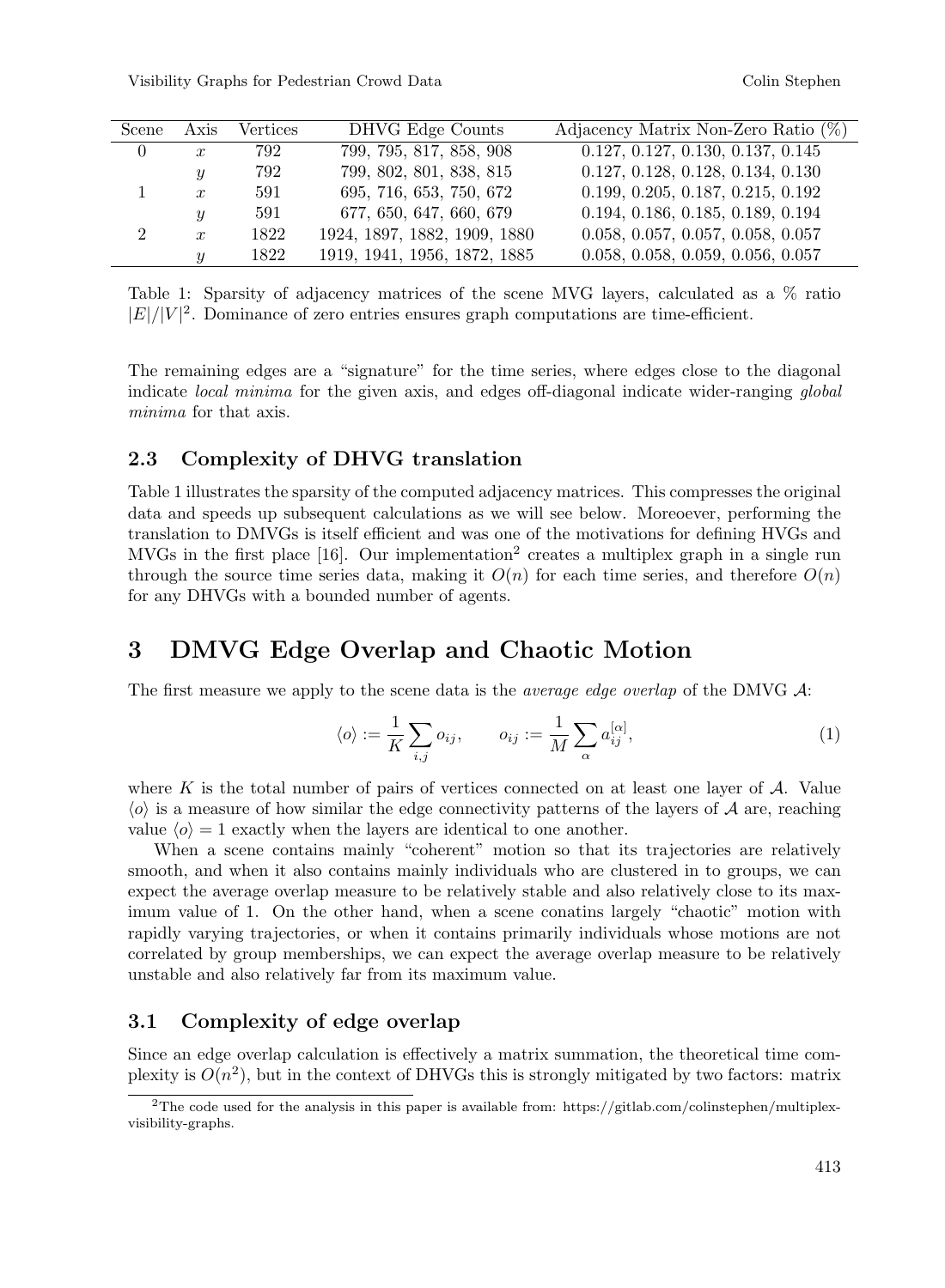| Scene  | $\langle 0 \rangle_{x}$ | $\langle o \rangle_u$ | $\langle 0 \rangle_{xy}$ |
|--------|-------------------------|-----------------------|--------------------------|
| $\cup$ | 0.71585                 | 0.81919               | 0.76752                  |
|        | 0.50122                 | 0.52838               | 0.51480                  |
| 9      | 0.73982                 | 0.75023               | 0.74503                  |

Table 2: Full scene average edge overlap measures, given for individual axes and as an average. The fight Scene 1 has consistently lower edge overlap compared with the coherent Scenes 0 and 2, suggesting a heuristic threshhold of around  $\langle o \rangle_{xy} \leq \langle o \rangle_{\text{flight}} \approx 0.60$  to distinguish a chaotic fight scene.

sparsity (see Table 1), and the use of finite moving windows. In particular, matrix summation is bounded with respect to the number of non-zero entries in the matrix, which in our model cluster around the diagonal. Additionally, fixed moving window matrix addition has complexity  $O(1)$  at each step, adding up to  $O(n)$  for a full scene. The effective time complexity for a full  $O(1)$  at each step, adding up to  $O(n)$  for a full scene. The enect<br>scene analysis is therefore  $O(\sqrt{2n} + n) = O(n)$  in the worst case.

#### **3.2 Edge overlap scene analysis**

Our calculations of average and moving-window edge overlaps on the scene trajectories, presented in Figure 3, establish a clear threshhold between the group interactions of Scenes 0 and 2, and the fight Scene 1.

Computing overlaps for a moving window of length 200 frames shows that setting an average overlap threshhold value of  $\langle \phi \rangle_{\text{light}}^{[200]} \approx 0.60$  cleanly separates the dynamics of a chaotic fight scene<br>from more regular, and smooth pedestrian movements in other scenes. Despite the overlap from more regular and smooth pedestrian movements in other scenes. Despite the overlap measure being a relatively coarse indicator of trajectory correlations, it nevertheless allows us to propose a realistic heuristic for detecting chaotic or turbulent pedestrian motion in a scene:  $\langle 0 \rangle_{xy}^{[200]} > 0.6$  when the scene is coherent, and  $\langle 0 \rangle_{xy}^{[200]} \leq 0.6$  when the scene is chaotic.

Experimentation shows that the value of 200 used for the moving window length can be varied up and down considerably before the average overlap evolution diverges from the trends illustrated here so it is a robust measure. For example the full scene overlaps shown in Table 2 are well separated across the proposed bound of 0.6.

Figure 3 also shows that  $\langle o \rangle_x$  and  $\langle o \rangle_y$  vary widely from one another in Scene 1, but closely track one another in Scene 0 and Scene 2. This discrepancy highlights a reduction in correlations flowing between the  $x$  and the  $y$  trajectories defining the scene. It suggests that the HMM underlying the data has evolved away from one with a low covariance between the axes; in other words it has become more chaotic.

# **4 Mutual Information and Group Formation**

We next use the scene DMVGs to cluster individuals in to groups. Our method does this efficiently by computing correlations between the sparse adjacency matrices describing the layers, and thereby avoids using computationally expensive approaches such as K-means clustering conditioned on density estimation [2].

The measure we apply is the *interlayer mutual information* of  $A$ :

$$
I_{\alpha,\beta} := \sum_{k^{[\alpha]}} \sum_{k^{[\beta]}} P(k^{[\alpha]}, k^{[\beta]}) \log \frac{P(k^{[\alpha]}, k^{[\beta]})}{P(k^{[\alpha]}) P(k^{[\beta]})},\tag{2}
$$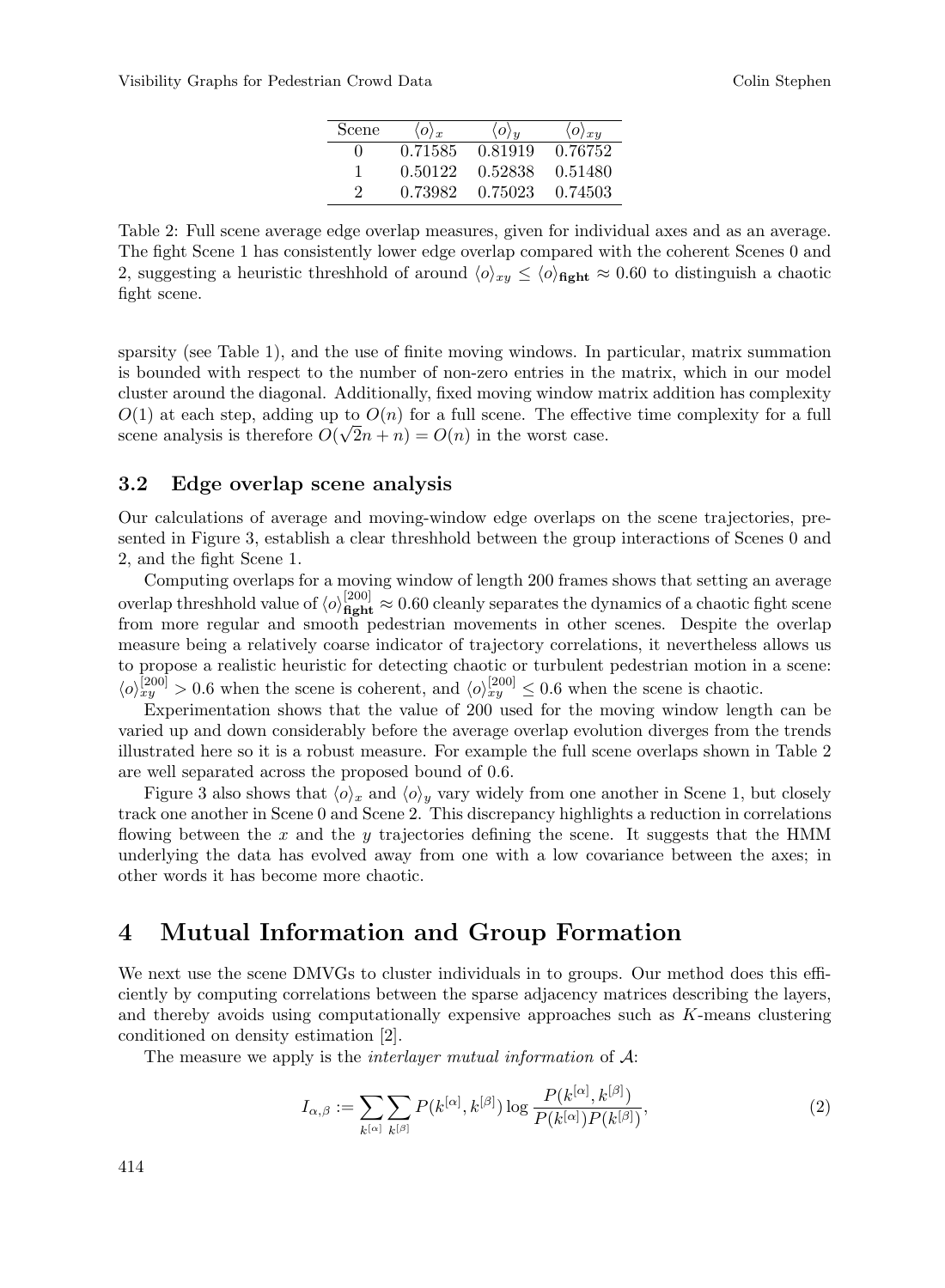where  $P(k^{[\alpha]})$  and  $P(k^{[\alpha]})$  are the respective degree distributions of layers  $\alpha$  and  $\beta$ , and  $P(k^{|\alpha|}, k^{|\beta|})$  is the joint probability of finding a vertex with degree  $k^{|\alpha|}$  on layer  $\alpha$  and degree  $k^{[\beta]}$  on layer  $\beta$ .<sup>3</sup> A useful representation of these pairwise measures is the *graph of layers*  $\mathcal G$  of the MVG. In  $\mathcal G$  the vertices correspond to layers and are connected by edges with weights  $\{I_{\alpha,\beta}\}.$ 

Intuitively, the interlayer mutual information measures how far two layers' degree distributions are from being mutually independent; in other words, how far the joint degree distribution varies from being the product of its marginals. Higher values of  $I_{\alpha,\beta}$  therefore indicate stronger correlations between layers  $\alpha$  and  $\beta$ .

#### **4.1 Complexity of information flow**

Computing the interlayer information flow for a pair of layers primarily relies on computing the joint probability distribution of degrees in each layer over each vertex, along with the marginal probabilities of the degrees within a layer. All of these can be done in  $O(n)$  time since the probabilities of the degrees within a layer. All of these<br>number of edges in our sparse graphs is  $O(\sqrt{2}n) = O(n)$ .

The double sum over vertex degrees in Equation 2 suggests that the total time complexity may be as much as  $O(m^2n)$  where  $m = \max_{\alpha,\beta}(k^{[\alpha]}, k^{[\beta]})$  is the maximum number of vertex degrees present in one of the layers, assuming every degree below this maximum value is possible. However, once again the actual situation is mitigated from this theoretical extreme. In particular, Luque et al. [14] show that for HVGs generated by time series generated from uniform, Gaussian, or power law distributions, the probability of a degree  $k$  at a node in the HVG decreases exponentially as k increases. It is therefore safe to assume that the HMM underlying the trajectory data of a group of pedestrians generates an HVG whose number of node degrees increases as  $O(\log n)$  at worst. Thus the overall complexity of the information flow is bounded by  $O(n \log n)$ , which is comparable with the best clustering algorithms [1].

#### **4.2 Moving window diameter**

As in the case of edge overlap for scene dynamics, a pragmatic choice of window diameter is required for a robust analysis. We use a window size of 75 frames here, equating to 3 seconds of motion. This provides a good balance between resilience to noise and over-smoothing the correlation, as the numerical results show. Full optimisation of window length is likely to depend on the context of the analysis.

#### **4.3 Mutual information scene analysis**

Applying the mutual information measure to DMVGs corresponding to a scene does indeed extract the correct clusters, as can be seen in Table 3 and Figure 4, where we present the inter-layer correlations as weighted edges in the graph of layers for Scene 0.

The graphs of layers in Figure 4 are calculated with a window length of 75 frames at the beginning, middle, and end of the scene. They identifies two groups, containing agents (0,1) and agents  $(2,3,4)$  respectively merging together, then splitting to groups with agents  $(0,1,2)$ and agents (3,4). Cross-checking these groups with the trajectories shown in Figure 1 confirms that the correct clusters have been identified, indicating that agent 2 has moved across from one group to another during Scene 0. Similar clustering can be inferred for Scenes 1 and 2,

 ${}^{3}$ In a directed graph, it is feasible to consider the ingoing, outgoing, or total degree of any vertex:  $k_{in}$ ,  $k_{out}$ , or  $k_{\text{tot}}$ . In the results presented here, for simplicity we work with  $k_{\text{in}}$  only.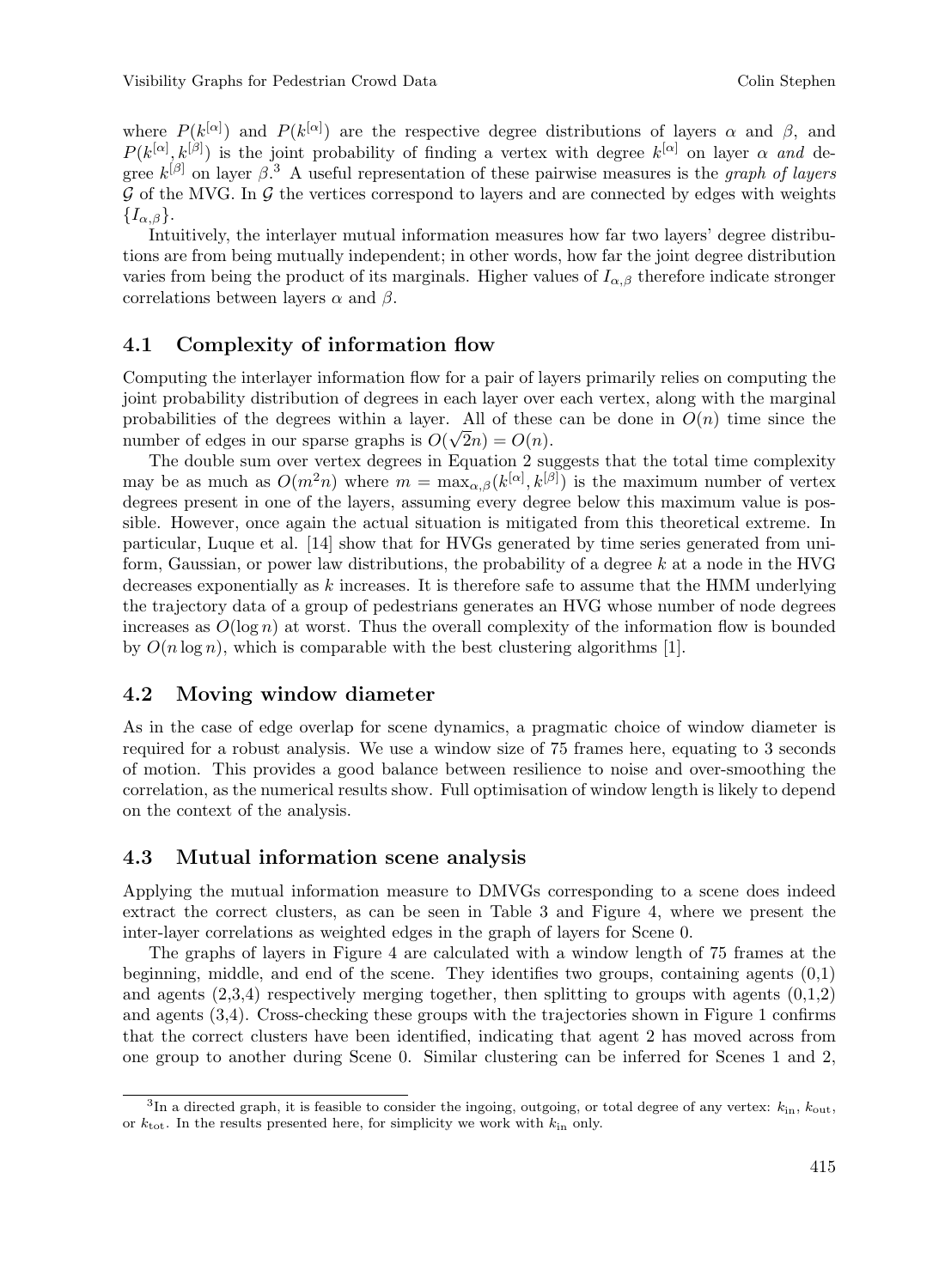| $\alpha$ | β | 5135,5234<br>$\alpha, \beta$ | 5455,5604<br>$\alpha, \beta$ | 5877,5926<br>$\alpha, \beta$ |
|----------|---|------------------------------|------------------------------|------------------------------|
| $\Omega$ | 1 | 0.123453                     | 0.079655                     | 0.195105                     |
| 0        | 2 | 0.022849                     | 0.061293                     | 0.193017                     |
| 0        | 3 | 0.024399                     | 0.079655                     | 0.092407                     |
| 0        | 4 | 0.028575                     | 0.070474                     | 0.099228                     |
| 1        | 2 | 0.023102                     | 0.061293                     | 0.193017                     |
| 1        | 3 | 0.016591                     | 0.079655                     | 0.030227                     |
| 1        | 4 | 0.019014                     | 0.070474                     | 0.083777                     |
| 2        | 3 | 0.056464                     | 0.061293                     | 0.015544                     |
| 2        | 4 | 0.045338                     | 0.052564                     | 0.077374                     |
| 3        | 4 | 0.045338                     | 0.070474                     | 0.204106                     |

Table 3: Scene 0 inter-layer mutual information at various points in the scene. These data are represented visually as graphs of layers in Figure 4

with the caveat that more chaotic behaviour, such as that in the fight scene, loses any strong mutual correlations between the layers of the DMVG.

# **5 Related Work**

[13, 2, 3] investigate anomalous movements in crowd scenes using topology [13] and hidden Markov models [3, 2]. On the other hand [9, 15, 17] model pedestrian group formation using techniques such as social force models and optical flow.

None of the existing models use a single data structure for *both* of these key tasks. The distinctive feature of our method is that very simple measures defined on the same graph structure capture both dynamics and clustering. This enables faster data processing and storage in the context of real time high volume data, for example across nodes of a distributed surveillance sensor network used for automatic monitoring.

# **6 Conclusions and Further Work**

We have shown that multiplex visibility graphs associated with pedestrian trajectory data extracted from real-world CCTV are a suitable data representation for the purposes of: (1) inferring scene dynamics, in particular signalling chaotic movements associated with events such as fights; and (2) clustering groups of people who are interacting together within a scene. We examined two particularly simple multiplex measures, the average edge overlap and the average inter-layer mutual information, which both capture correlations inherent in the source data. These are efficient to compute using sparse matrix operations. Our numerical results show that edge overlaps are suitable discriminators of pedestrian scene dynamics, while mutual information is an alternative to standard trajectory clustering techniques for finding groups of people.

Moving-window average multiplex edge overlap measures are relatively stable with respect to the window lengths, but mutual inter-layer information measures are not so robust. A natural next step is to examine alternatives to the pairwise mutual information measure,  $I_{\alpha,\beta}$ , including conditional mutual information, or normalised variants such as the inter-layer redundancy  $R_{\alpha,\beta} = \frac{I_{\alpha,\beta}}{H_{\alpha}+H_{\beta}}$  where H gives the marginal entropy of the (degree distribution of the) layer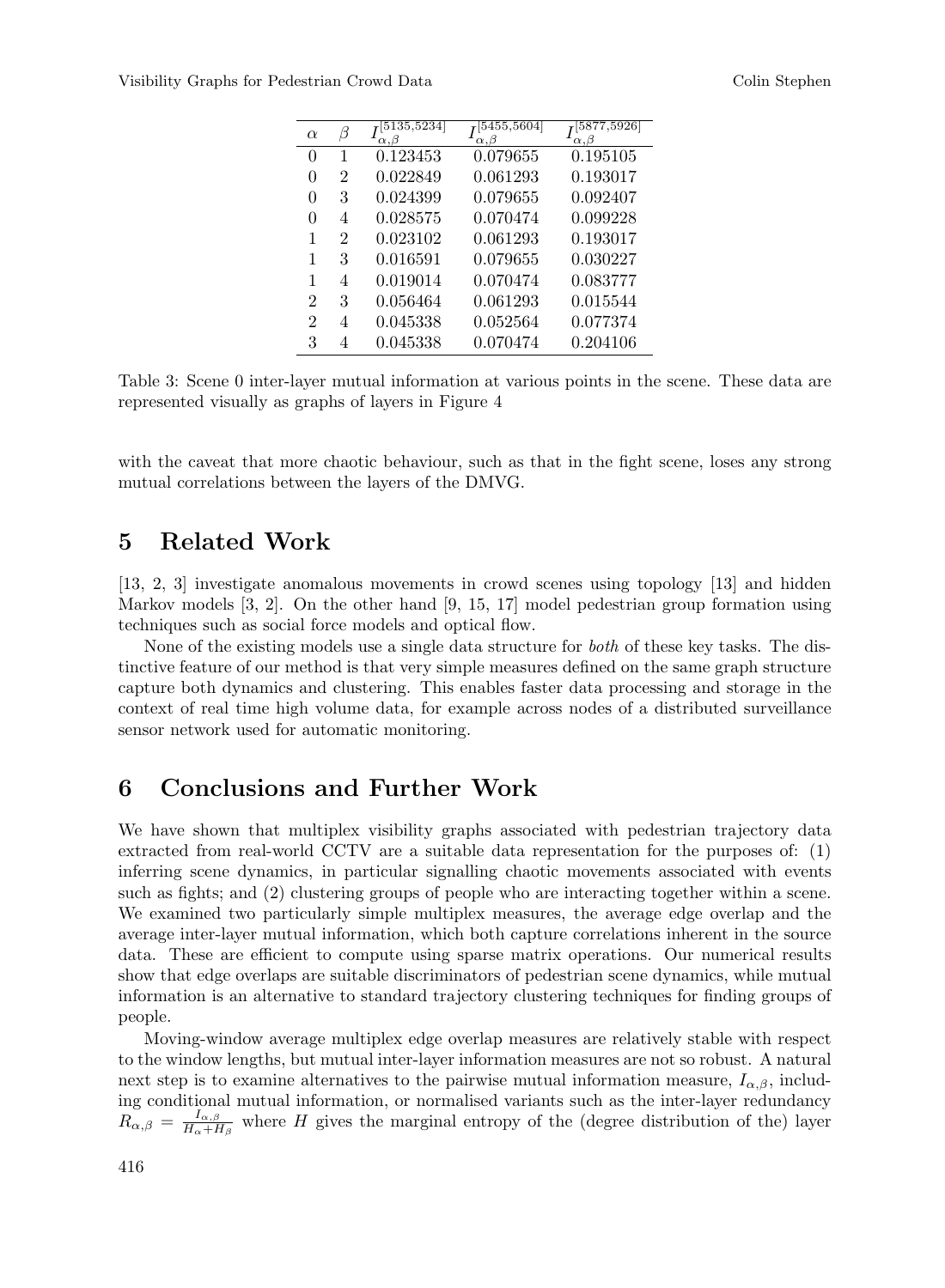in question. Many similar techniques developed for the study of deterministic and stochastic dynamical systems using MVGs are also candidates for analysing crowd movement data, given our results.

# **References**

- [1] Charu C Aggarwal and Chandan K Reddy. Data Clustering: Algorithms and Applications. Chapman & Hall/CRC, 1st edition, 2013.
- [2] Maria Andersson, Fredrik Gustafsson, Louis Stlaurent, and Donald Prevost. Recognition of Anomalous Motion Patterns in Urban Surveillance. IEEE Journal on Selected Topics in Signal Processing, (7):102–110, 2013.
- [3] E.L. Andrade, S. Blunsden, and R.B. Fisher. Modelling crowd scenes for event detection. Proceedings of the 18th International Conference on Pattern Recognition, 2006.
- [4] Federico Battiston, Vincenzo Nicosia, and Vito Latora. Structural measures for multiplex networks. Physical Review E, 89:032804, 2014.
- [5] S Blunsden and R. B. Fisher. The BEHAVE video dataset: ground truthed video for multi-person behavior classification. Annals of the BMVA, 2010:1–11, 2010.
- [6] S Boccaletti, G Bianconi, R Criado, C I del Genio, J Gómez-Gardeñes, M Romance, I Sendiña Nadal, Z Wang, and M Zanin. The structure and dynamics of multilayer networks. Physics Reports, 544(1):1–122, 2014.
- [7] Andriana S L O Campanharo, M. Irmak Sirer, R. Dean De Malmgren, Fernando M. Ramos, and Luís a Nunes Amaral. Duality between time series and networks. PLoS ONE, 6(8):1–12, 2011.
- [8] Vincenzo Fioriti, Alberto Tofani, and Antonio Di Pietro. Discriminating chaotic time series with visibility graph eigenvalues. Complex Systems, 21:193–200, 2012.
- [9] Sultan Daud Khan, Giuseppe Vizzari, Stefania Bandini, and Saleh Basalamah. Detecting Dominant Motion Flows and People Counting in High Density Crowds. The Journal of Selected Topics in Signal Processing (J-STSP), 2008.
- [10] Lucas Lacasa. On the degree distribution of horizontal visibility graphs associated to Markov processes and dynamical systems: diagrammatic and variational approaches. arXiv preprint arXiv:1402.5368, pages 1–45, February 2014.
- [11] Lucas Lacasa, Bartolo Luque, Fernando Ballesteros, Jordi Luque, and Juan Carlos Nuño. From time series to complex networks: the visibility graph. Proceedings of the National Academy of Sciences of the United States of America, 105(13):4972–4975, 2008.
- [12] Lucas Lacasa and Raul Toral. Description of stochastic and chaotic series using visibility graphs. Physical Review E - Statistical, Nonlinear, and Soft Matter Physics, 82:1–26, 2010.
- [13] Nan Li and Zhimin Zhang. Abnormal Crowd Behavior Detection Using Topological Methods. 2011 12th ACIS International Conference on Software Engineering, Artificial Intelligence, Networking and Parallel/Distributed Computing, pages 13–18, July 2011.
- [14] B Luque, Lucas Lacasa, Fernando Ballesteros, and Jordi Luque. Horizontal visibility graphs: Exact results for random time series. Physical Review E, pages 1–17, February 2009.
- [15] Riccardo Mazzon, Fabio Poiesi, and Andrea Cavallaro. Detection and tracking of groups in crowd. In 2013 10th IEEE International Conference on Advanced Video and Signal Based Surveillance, AVSS 2013, pages 202–207, 2013.
- [16] Vincenzo Nicosia, Lucas Lacasa, and Vito Latora. From multivariate time series to multiplex visibility graphs. arXiv preprint arXiv:1408.0925, page 5, August 2014.
- [17] Francesco Santoro, Sergio Pedro, Zheng-hua Tan, and Thomas B Moeslund. Crowd Analysis by Using Optical Flow and Density Based Clustering. In 18th European Signal Processing Conference (EUSIPCO-2010), pages 269–273, 2010.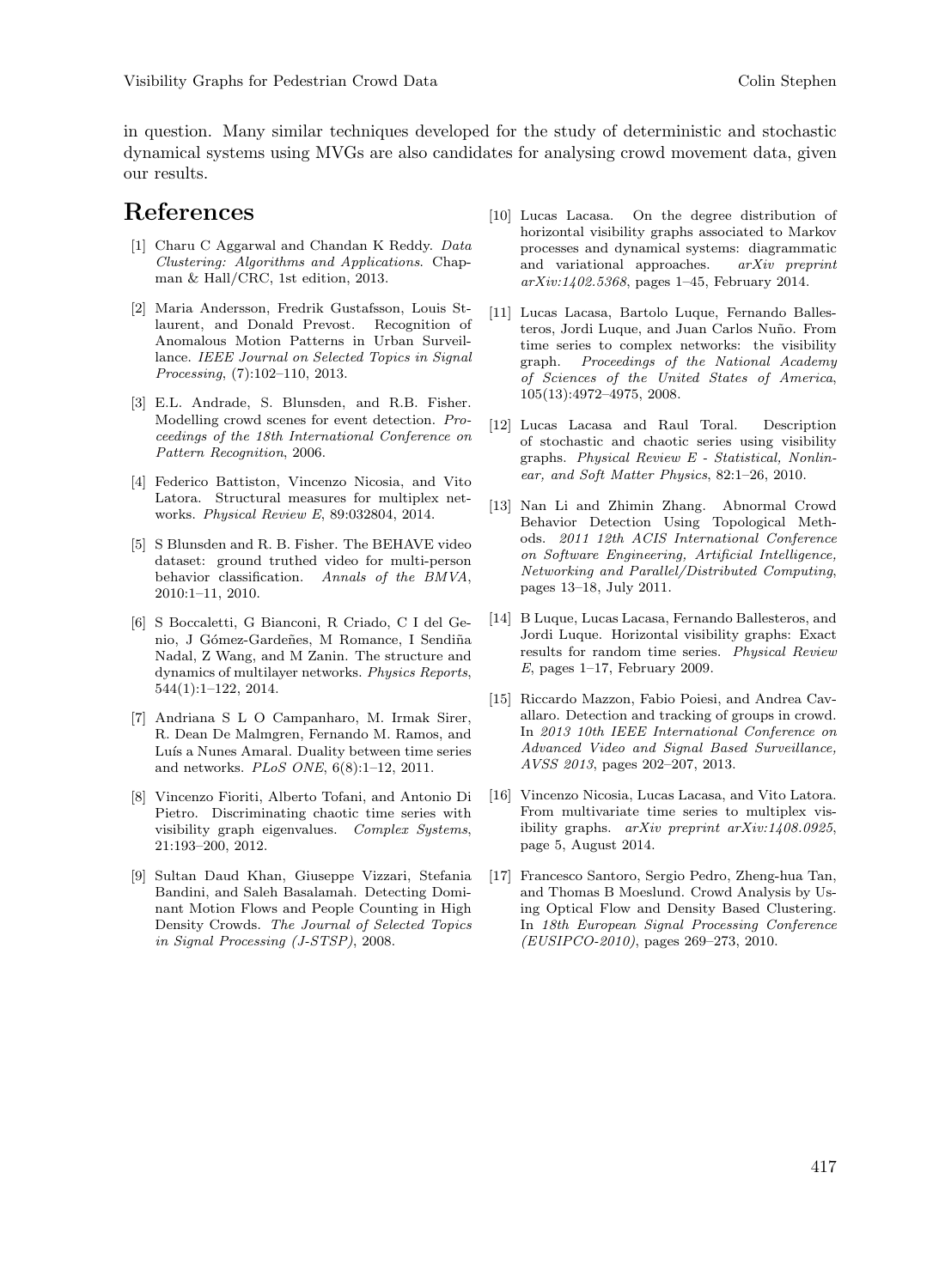

Figure 2: DHVG adjacency matrices for  $x^{[\alpha]}$  and  $y^{[\alpha]}$  for each agent  $\alpha$ . See Section 2.2 for details.

418